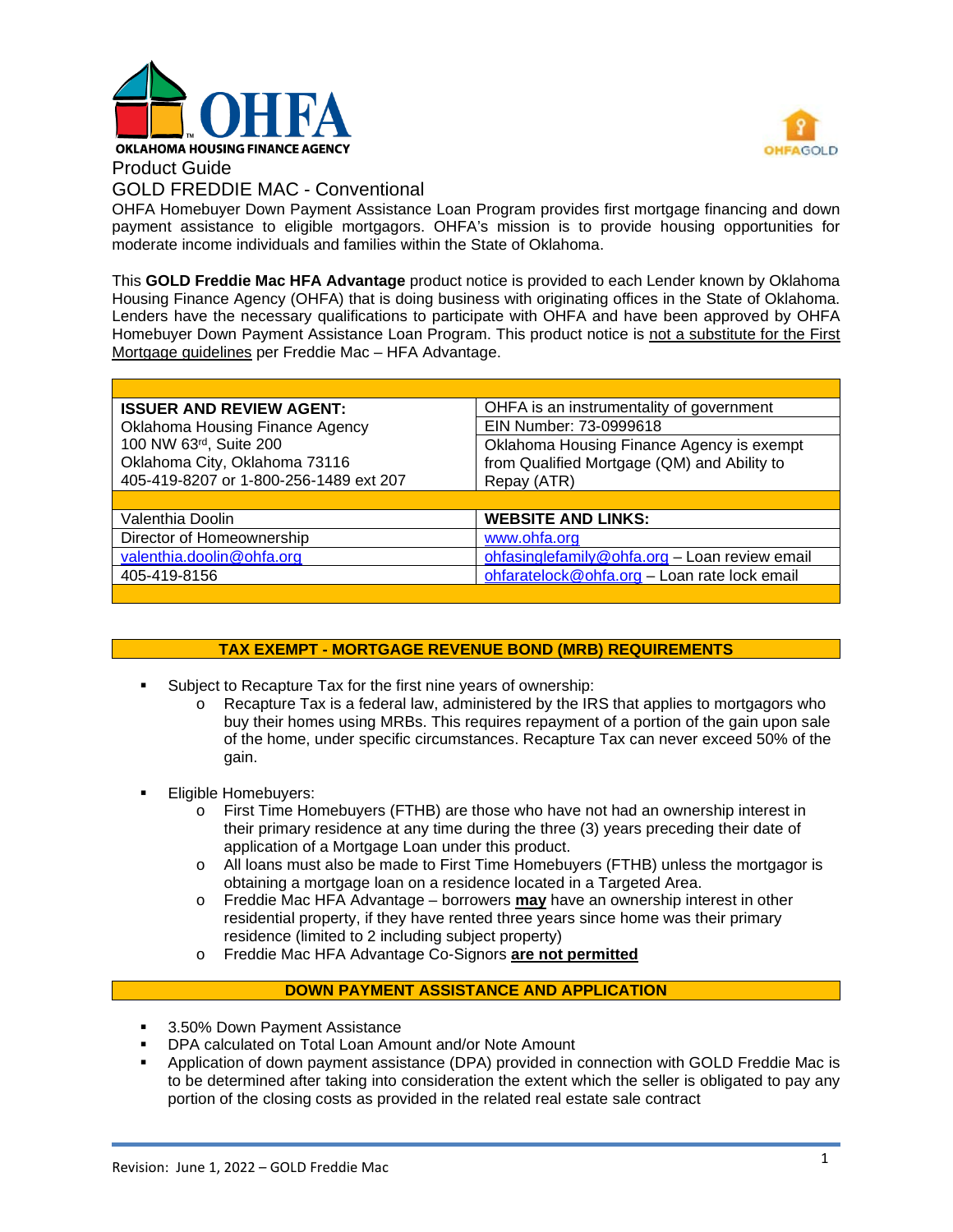



## **DOWN PAYMENT ASSISTANCE AND APPLICATION (CONT.)**

- Zero percent (0%) interest, Second (2nd) lien filed on property
- DPA Second Lien is funded at closing along with first mortgage funds by participating Lender
- Application of DPA:
	- o First, towards meeting minimum down payment requirement applicable to the first mortgage loan originated
	- o Second, toward "normal and customary" closing costs
	- o Third, towards reduction of first mortgage loan principal balance<br>
	o Max allowed for the Down Payment Assistance is 3.50% of the
	- Max allowed for the Down Payment Assistance is 3.50% of the total loan amount. No portions of the DPA funds can be paid to the borrower unless the borrower is being reimbursed for allowed fees associated with the first mortgage loan.
	- o Allowed reimbursable fees: earnest money, credit report and appraisal fee
	- o A principal reduction of the first mortgage loan will be required if any DPA and/or gift funds from family are remaining after reimbursement of allowable fees

## **MORTGAGE PRODUCTS AND PROGRAMS**

- **Conventional Products:** 
	- o Freddie Mac HFA Advantage up to 97% LTV
		- $\checkmark$  CLTV maximum 105%
		- $\checkmark$  Freddie CLTV's will include any combination of liens, grants, and payable gift. OHFA does not allow community seconds
- REFINANCE:
	- o No mortgage loan may replace an existing mortgage loan except for construction period, bridge loans or similar temporary financing having an original term of 24 months or less. Once mortgagor occupies home as primary residence then the construction loan is ineligible for the refinance.
- REDUCED INTEREST RATES: Borrowers meeting the criteria below receive a reduction of .125% from the posted GOLD rate
	- o OHFA 4TEACHERS:
		- $\checkmark$  Must hold a current Oklahoma State Department of Education Teaching Certificate. Borrower is currently under contract with any Oklahoma Accredited Public School and/or private/Parochial School.
	- o OHFA SHIELD:
		- $\checkmark$  First Responders are those individuals with specialized training who are among the first to arrive and provide aid at the scene of an emergency.
		- $\checkmark$  Firefighter currently employed as a firefighter with a department of an Oklahoma municipality or individuals currently representing a volunteer department as a volunteer firefighter.
		- $\checkmark$  Police Officer currently employed in law enforcement by an Oklahoma municipality or individuals that serve as volunteer law enforcement officers or reserve law enforcement officers; and are CLEET certified (police officers, patrol officers, sheriffs, and other government law enforcement agency personnel).
		- $\checkmark$  Emergency Medical Services (EMS) currently employed by an EMS provider, such as EMT's and Paramedics.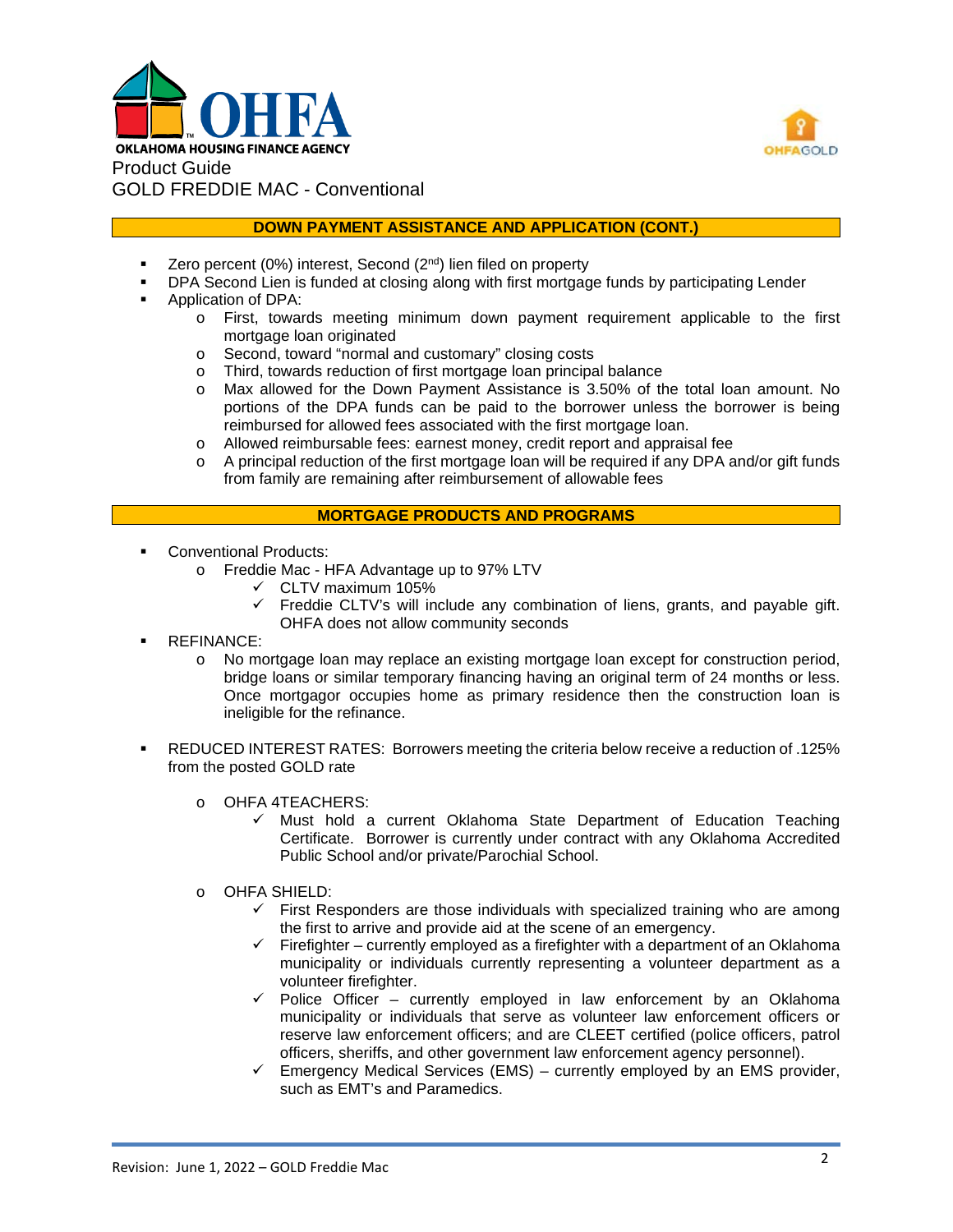



## **MORTGAGE PRODUCTS AND PROGRAMS (CONT.)**

- o OKLAHOMA STATE EMPLOYEES OSE:
	- $\checkmark$  Must be currently employed by an agency of the State of Oklahoma (complete list of agencies can be found at [https://www.ok.gov/portal/agency.php\)](https://www.ok.gov/portal/agency.php)

#### **TERMS**

- Purchase Price: \$349,525 Non-Target and \$427,198 Target; contract sales price cannot exceed the maximum acquisition permissible purchase price limit per Exhibit H-2A
- Must be owner/borrower occupied as primary residence within 60 days of closing
- **Loans securitized by Freddie Mac**
- No loan level pricing adjustment (LLPA)
- **30-year amortization**
- Security First Lien, Zero percent (0%) interest, subordinate Second ( $2^{nd}$ ) Lien
- Fee simple
- No prepayment penalty

#### **PROPERTY TYPE AND ELIGIBILITY**

- Primary owner/borrower-occupied residence only Must **NOT** be used by owner/borrower as an investment property, rental property or as a recreational, vacation or second home
- Properties must be in the State of Oklahoma
- $-1$  Unit
- Condominiums must be on US Bank approved condo list
- New and existing single-family homes
- Manufactured housing **not allowed**

#### **INCOME REQUIREMENTS**

- All GOLD loans utilize the *annualized total household monthly income* of the mortgagor(s) and may not exceed the maximum permissible family income per the Exhibit H-1F (Revised: June 30, 2020).
- Current Year-to-Date income calculated monthly and then annualized for 12 months. This includes overtime, SSI, child support, etc. (Gross before taxes & deductions)
- Self-employed any write offs are viewed as income to OHFA
- **Income includes all household occupants over the age of 18**
- These income limits are based on the IRS Code restrictions relating to Tax Exempt Mortgage Revenue Bonds
- It is the Lender's responsibility to ensure the borrower's income does not exceed the maximum income limits per the products

## **UNDERWRITING – DEBT TO INCOME – CREDIT SCORE**

- All loans must meet Freddie Mac HFA Advantage underwriting guidelines, credit eligibility, Loan to Value (LTV) and appraisal standards. All borrowers' contributions toward the purchase must meet product guidelines and underwriting standards.
- **Automatic underwriting LPA**
- DPA should be entered in AUS as Zero Percent (0%), \$0.00 monthly payment, subordinate lien from State Agency
- All borrowers must meet a minimum credit score and DTI for first mortgage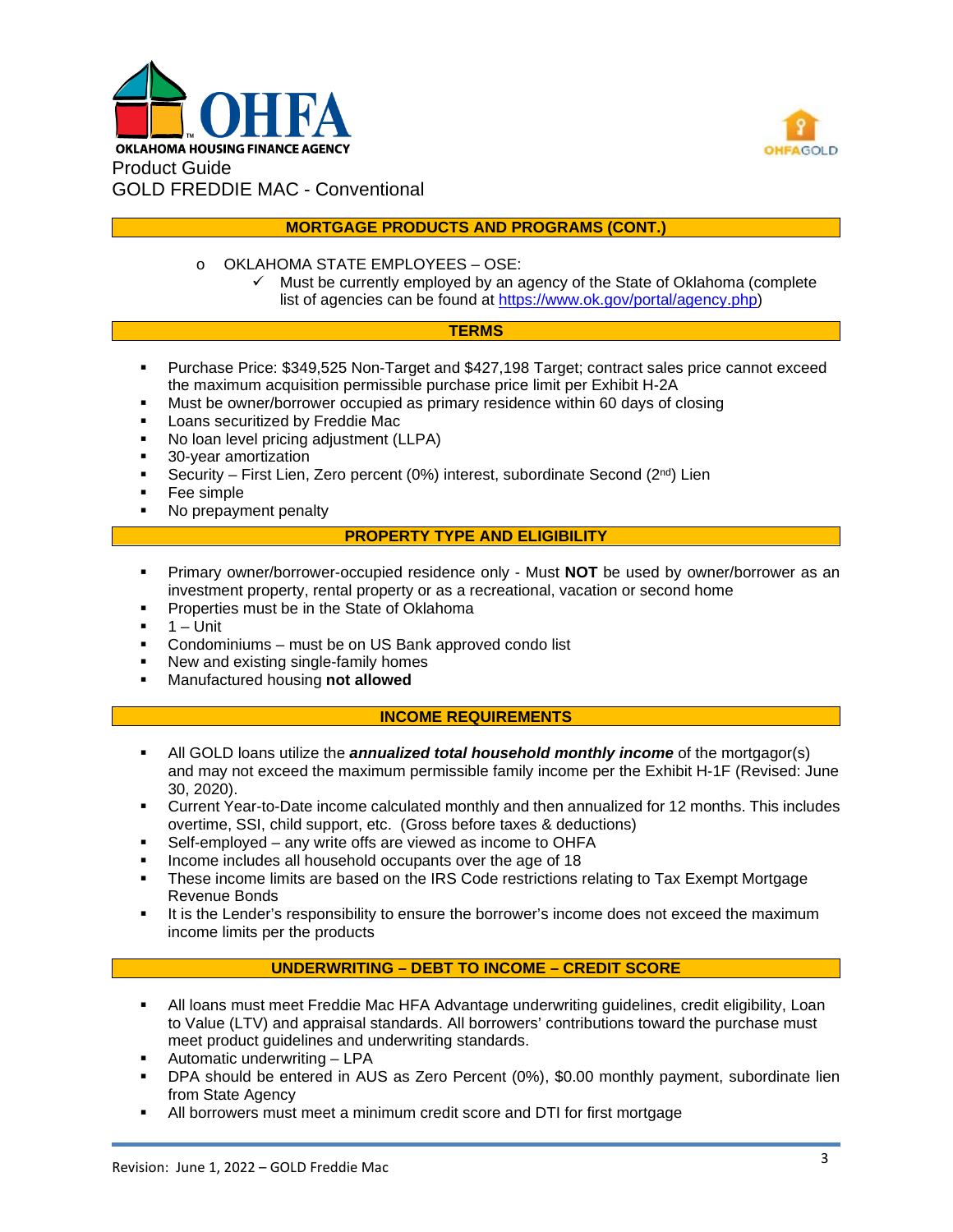



## **UNDERWRITING – DEBT TO INCOME – CREDIT SCORE (CONT.)**

| <b>Effective</b>     | <b>Property</b> | <b>Minimum Middle FICO</b> | <b>Maximum DTI</b> | <b>Reserves</b> |
|----------------------|-----------------|----------------------------|--------------------|-----------------|
| <b>HFA Advantage</b> | unit            | 640                        | 45%                | AUS determines  |
| <b>HFA Advantage</b> | unit            | 680                        | $45.01 - 50\%$     | AUS determines  |

- GOLD Freddie Mac HFA Advantage LTV 95.01 to 97%:
	- o Select HFA Advantage in LPA data screen or offering identifier code 251
	- o LPA finding accept
	- o **NO manual underwrites**
- GOLD Freddie Mac HFA Advantage LTV 95% and below:
	- o Select HFA Advantage in LPA data screen or offering identifier code 251
	- o LPA finding accept
	- o Manual underwrites allowed MUST follow Freddie Mac guidelines for accuracy on reserves, DTI, LTV, and credit scores
	- o Non-Traditional credit with ZERO credit scores MUST follow Freddie Mac guidelines for accuracy on reserves, DTI and LTV
- OHFA Underwriting overlays:
	- o 10 Acre Limit
	- o Second Mortgages and/or additional DPA from other entities are not allowed
	- o Mortgage Credit Certification not allowed
	- o Originating lenders are required to re-purchase defective mortgage loans
	- o Multiple OHFA loans not allowed
	- o Not allowed to be used as rental or vacation home, co-op, or investment home

## **INTERESTED PARTY CONTRIBUTIONS (IPC)**

- Seller Contributions or Interested Party Contributions (IPC):
	- o Freddie Mac: 90% CLTV or greater = IPC 3%
	- o Freddie Mac: 90% CLTV or below = IPC 6%
	- o Must be applied to closing cost and/or MI premiums Single or Split

## **PRIVATE MORTGAGE INSURANCE**

- Approved MI companies: Arch, Essent, Genworth, MGIC and Radian
	- o MI coverage:
		- 18% = 95.01% 97% LTV
		- 16% = 90.01% 95% LTV
		- 12% = 85.01% 90% LTV
		- $6\%$  = below 85% LTV
	- o MI Options Borrower Paid – monthly annual renewal Split Premium Single Premium
		- Financed MI cannot exceed 97% LTV
- Lender may select MI of their choice. Lender is responsible for remitting MI payments and policy to US Bank before purchase of First Mortgage Loan
- Lender must select HFA Advantage to obtain the reduced MI through LPA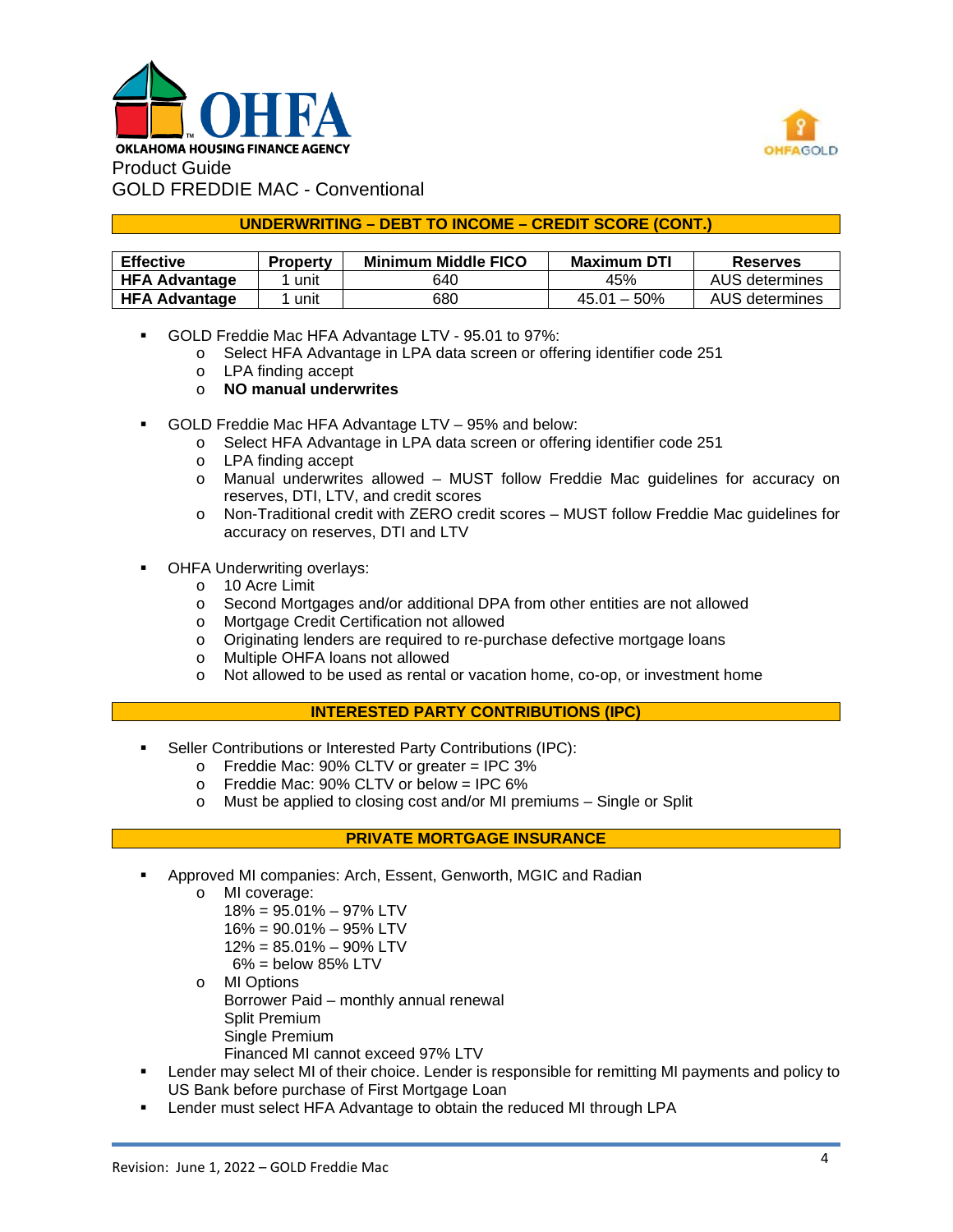



#### **HOMEBUYER EDUCATION**

 Homebuyer Education required for at least one borrower when all borrowers are First Time Homebuyers (FTHB), **regardless of LTV**. **MUST be completed prior to note signature/closing of loan. HBE must meet National Standards or be provided by a HUD approved Counseling Agency.**

#### **LOCKING – RESERVING / PRICING**

#### **Locking/Reserving**

- o All loans are locked/reserved through OHFA Lenders login
- o Print Loan Confirmation (LC) and Lender's Review Certification (LRC) for your records
- o OHFA will lock/reserve loan for lenders. Email 1003, with census tract, program, rate, credit score(s) and estimated closing date to **ohfaratelock@ohfa.org**. Once loan is locked the Loan Confirmation (LC) and Lender's Review Certification (LRC) will be emailed to lender of record
- o Guaranteed rate coverage 4pm or overnight until rate change at 10am the next day.

#### **Fees**

- o Investor Funding Fee\* of \$400 (reflected in Box A of the LE & CD)<br>o Tax Monitoring Fee\* of \$80 (reflected in Box A or B of the LE & CD)
- Tax Monitoring Fee\* of \$80 (reflected in Box A or B of the LE & CD)
- o No Review Fee is charged by OHFA

\*The Investor Funding Fee and Tax Monitoring Fee should not have "Bond", "OHFA", "HFA", "Agency" or "US Bank" associated with it on the LE or CD. These fees are the Lender's fees until the loan is purchased by US Bank; and are never OHFA's fees.

#### **Interest Rates**

o

- o OHFA will post rate at 10 am CST. Rates will be emailed to lenders and placed on OHFA website – [www.ohfa.org](http://www.ohfa.org/) under Lender Resources.
- o Rates are subject to change based on secondary market

#### **Lender SRP Pricing**

- o Reservation to 75 days purchase: 102.00%<br>o 76 days 90 days purchase: 101.75%
- o 76 days 90 days purchase: 101.75%<br>o 91 days 120 days purchase: 100.75%
- $\circ$  91 days 120 days purchase:<br> $\circ$  1.00% Origination allowed Le
- 1.00% Origination allowed Lenders' Option

OHFA additional verbal/email approval required to US Bank on closed loans purchased after 121 days from reservation - Price: 100.25%

All loans must be delivered to US Bank for purchase. Lender SRP Pricing above details reservation to purchase for the appropriate service release premium.

## **REVIEW, APPROVAL AND CLOSING**

- Loan Review:
	- o Email loan documents to [ohfasinglefamily@ohfa.org](mailto:ohfasinglefamily@ohfa.org)
	- o Subject Line: OHFA Loan number, Borrower Last Name, and the word "Review"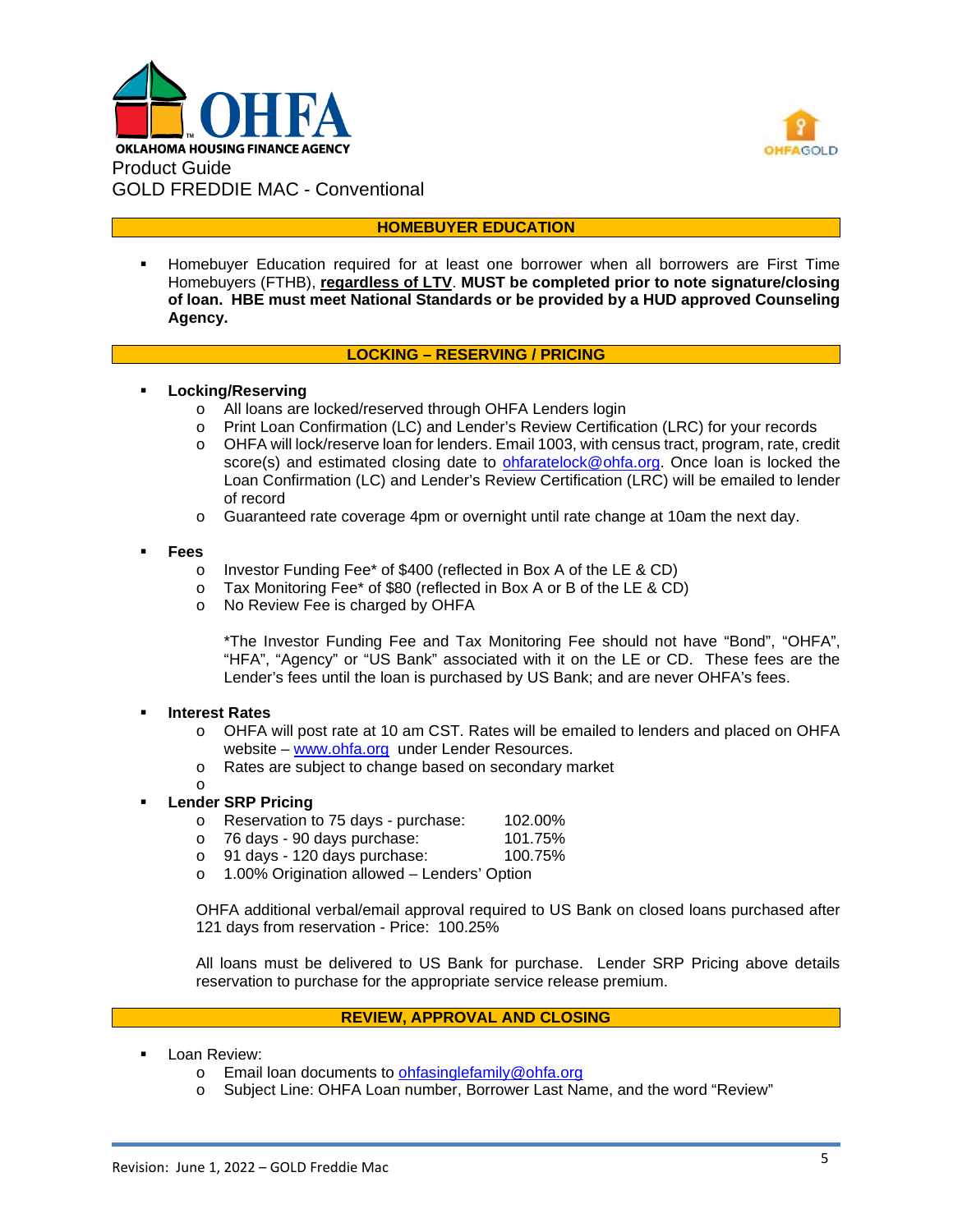



#### **REVIEW, APPROVAL AND CLOSING (CONT.)**

- o OHFA Documents:
	- OHFA Loan Confirmation
	- OHFA Lender's Review Certification
	- $\checkmark$  Loan Transmittal
	- $\checkmark$  Uniform Residential Mortgage Application
	- $\checkmark$  Purchase Contract
	- $\checkmark$  OHFA Partial Exemption Disclosure
	- $\checkmark$  Loan Estimate
	- Three years validation of rental: Verification of Rent **OR** Credit report reflecting 3 years rental verification. One or combination of the above must cover three years rental history preceding their date of application of a Mortgage Loan.
- **Loan Conditions/Deficiencies:** 
	- Email only the document or page of a document that is required to be submitted or corrected (not the entire loan package again)
	- Subject line: OHFA Loan number, Borrower Last Name, and the word Conditions
- OHFA Loan Approval:
	- OHFA issues Approval/Award Letter
	- OHFA issues Down Payment Assistance Letter Second Lien
	- OHFA issues Mortgage Revenue Bond (MRB) Disclosure)
	- OHFA issues Mortgagor's Closing Certification
	- All documents are sent/emailed to lender of record
- Lender Loan Closing:
	- $\triangleright$  Funds OHFA DPA Second Lien along with First Mortgage Loan
	- OHFA Partial Exemption Disclosure executed at closing
	- ▶ OHFA Down Payment Assistance Letter executed at closing
	- OHFA Mortgagor's Closing Certification executed at closing
	- OHFA Subordinate Mortgage executed at closing
	- > OHFA Promissory Note executed at closing
	- $\triangleright$  OHFA Tax Exempt Rider executed at closing and recorded with the mortgage
	- OHFA Notice of Potential Recapture Tax executed at closing
	- $\triangleright$  OHFA Mortgagor Affidavit and Certification Reaffirmation of Mortgagor executed at closing
	- $\triangleright$  OHFA Mortgagor Revenue Bond Disclosure delivered to mortgagor(s) at closing
- Post-Closing (within 5 business days of closing provide all the following):
	- Email loan documents to [ohfasinglefamily@ohfa.org](mailto:ohfasinglefamily@ohfa.org)
		- $\checkmark$  Copy of executed Closing Disclosure
		- $\checkmark$  Copy of executed Mortgagor's Closing Certification
		- $\checkmark$  Copy of executed Down Payment Assistance Letter Second Lien
		- Copy of executed Partial Exemption Disclosure
		- $\checkmark$  Copy of executed Subordinate Mortgage
		- $\checkmark$  Copy of executed Promissory Note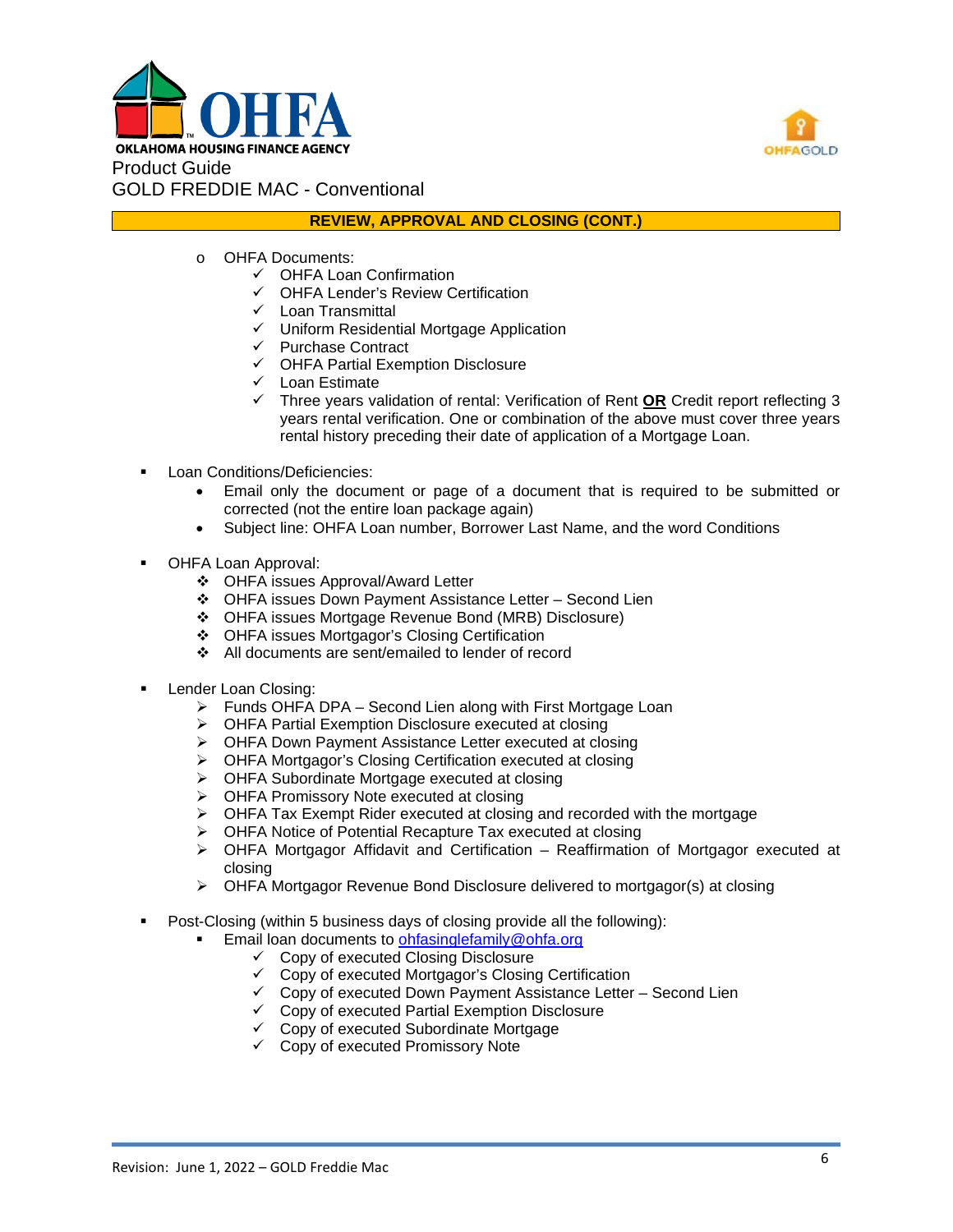



## **MASTER SERVICER**

US Bank Home Mortgage / HFA Division Excelsior Crossing 9380 Excelsior Boulevard Hopkins, MN 55343 [hfa.programs@usbank.com](mailto:hfa.programs@usbank.com)

- US Bank's HFA Division Lending Guide can be found by following the US Bank link from our website.
- Hover over the Lender tab and select US Bank; the link is at the top of the page.
- Or cut and paste this link in your browser [https://hfa.usbank.com/HFA\\_Division.](https://hfa.usbank.com/HFA_Division)
- On the landing page scroll down to "Enjoy Housing Finance Agency services", click on Learn More and select HFA Division Lending Guide.

#### **PURCHASING AND SERVICING**

- US Bank Purchase and Servicing:
	- o US Bank will purchase loans approved by OHFA with the mortgage rate and terms reflected on OHFA Approval/Award Letter, less fees, plus down payment assistance provided at closing and appropriate Service Release Premium based on purchase time from pricing model. (see above)
	- o All loans will utilize MERS to US Bank<br>o Loan Files will be delivered through US
		- Loan Files will be delivered through US Bank's Doc Velocity Portal:
			- $\checkmark$  Scan loan files to US Bank through DocVelocity system as soon after loan closing as possible.
			- $\checkmark$  Utilize the loan delivery checklists posted on the US Bank website, and include all applicable documentation listed
			- $\checkmark$  Deficiencies/Exceptions will come to you through the DocV Thread
			- $\checkmark$  Loans are funded throughout the day, at an amortized balance net of escrows, interest, any HFA extension, or penalty fees (Please do not send these via separate check)
			- $\checkmark$  Purchase Advices are emailed to the designated contact
			- $\checkmark$  The lender is responsible for servicing the loan until it is purchased by US Bank and may need to take the first few payments
			- $\checkmark$  Current payment histories are required if payments of any type have been made to you prior to purchase (first payment, MI, taxes, etc.…)
			- Logging into DocVelocity/AIQ:
				- o DocVelocity is a web-based system accessed at [https://mldis.mils](https://mldis.mils-katalystclud.net/)[katalystclud.net/#](https://mldis.mils-katalystclud.net/)
				- o This link is provided via email when the single sign-on account is granted access to DocVelocity
				- o For support with DocVelocity: [HFAdocVelocityAssistance@usbank.com](mailto:HFAdocVelocityAssistance@usbank.com)
		- o Update password every 90 days<br>Collateral Packages: US Bank Home Mortgage
	- US Bank Home Mortgage

Attn: Note Vault 5th Floor 9380 Excelsior Boulevard Hopkins, MN 55343

o Defective loans will not be purchased by US Bank